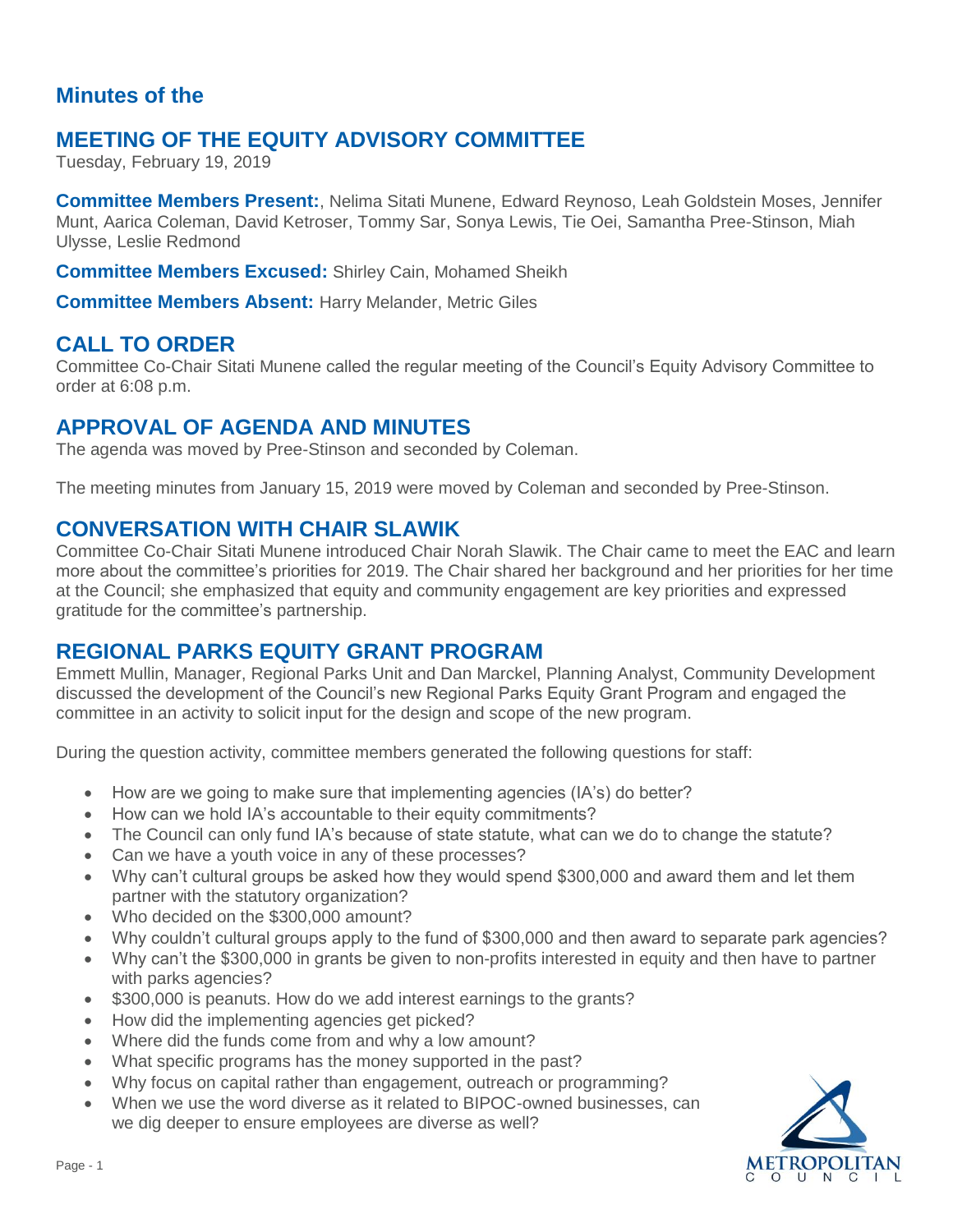- Can we require that the applying agencies have a partnership with an organization or body that works on/in that specific equity issue? They should provide details on the organization's involvement.
- Who are the people who make up the advisory committee boards for the implementing agencies?
- How will you ensure that the application process won't be a barrier?
- Can we require each grantee to have a community advisory committee?
- How are you going to let the full community know about the grant?
- Who will be on the panel?
- How many grants will there be?
- What are the goals to be implemented by the funding used?
- How can we target grants to the communities most in need of new capital improvements?
- How are we going to prioritize areas that are most in need?
- How can we ensure that the implementing agency is not favoring predominately white and affluent spaces?
- Does build include investments like greenhouses?
- How can we engage low-wealth residents and POCI so they plan for and benefit from the grants?
- Can we host a workshop to train park implementing agencies?
- How can we get more money added? \$300,000 for ten agencies inclusive of admin fees lends itself to very limited brick and mortar.
- Why is this funding stream so small?
- Can we suggest that marketing is done to encourage community cooperative development to build community wealth?
- Can we allow funds to be used on equity-focused partners?
- Is the limitation to fund only implementing agencies because of capital bonds?
- Is there a matching requirement for this grant?
- What are the goals for the 2019 grant cycle?
- How can we ensure that the RFP process is robust, inclusive and accessible?
- How do we frame the RFP to require them to dive deeply into the equity issue they are trying to remediate?
- Do you have a plan to assume curb ramps are proved from parking lots to trains and recreation facilities?
- Do you have a plan to ensure accessible parking is brought up to code in parks?
- Can we require that contracts for building go to Disadvantaged Business Enterprise participants (DBE's)?
- What best practices are already known that we can suggest grantees follow?
- What mistakes from the past can we correct?
- What is the history around the State statute re: implementing agencies getting the money?
- What will Met Council do if community awareness does not improve?
- Is there a certain amount that has to be spent on specific communities?
- How are we measuring community engagement?
- How is the Met Council ensuring it is not funding programs that will lead to further disparities?
- Is there a minimum or maximum amount of community engagement that has to be achieved?
- What is accountability?
- Where/what is the oversight for the implementing agencies?
- Are there grievance procedures?
- What and who is defining equity?
- How can we ensure engagement of underserved, marginalized, and kept out community?
- What voice does the community have?
- Will these grant proposals be made public?
- Who decides to approve the grants?
- Who reviews the proposals and is there a way to attract equity leaders/EAC to review?
- Is there an equity score card or tool that can be used a measurement?
- Is the scoring criteria vetted by groups to make sure they are equitable?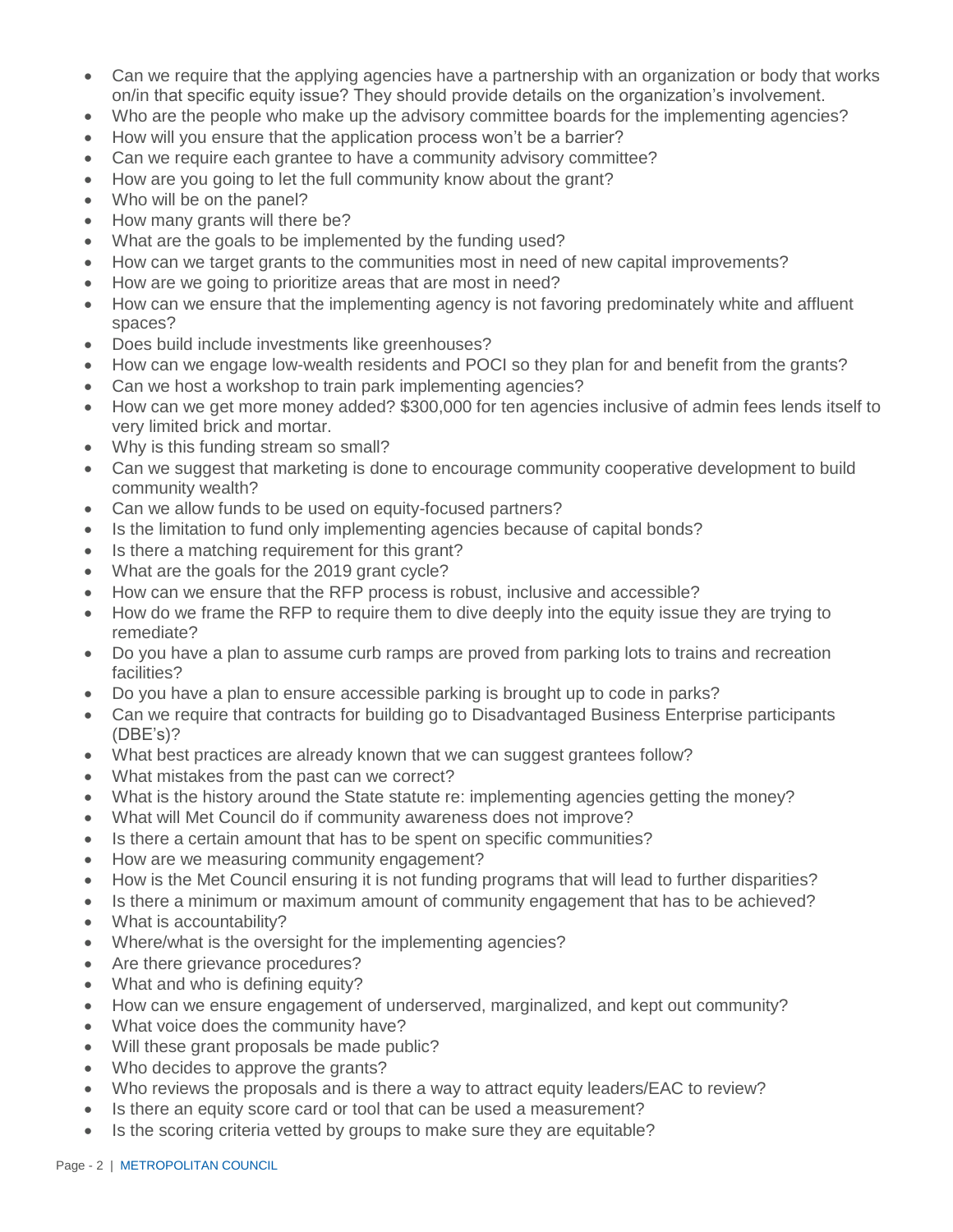• Lay out the RFP in a way that acknowledges why this grant is necessary.

After the activity, staff and committee members identified the following themes around the questions:

• Community engagement, accountability, scoring process, historical context (where is the statute come from), access and ability, how to make the funds more accessible, transparency, peanuts (small amount of funding), decision-making (who makes the decisions), process, and priorities

Staff is conducting the activity with various stakeholders: MPOSC, EAC, IA's, and staff. By the end of June, they will develop a Fund Distribution Plan, where the policy decisions are made, that will be voted on by the new Council. From there, the RFP will be developed. Staff will come back and present to the EAC.

#### **EQUITY FRAMEWORK UPDATE**

Cyrenthia Jordan, Director, Office of Equal Opportunity; Mitzi Kennedy, Equity Manager, Office of Equal Opportunity provided an overview of the enterprise-wide Equity work taking place at the Council and provide an update on the development of the Equity Framework. Cyrenthia and Mitzi came to discuss with the EAC what would constitute meaningful engagement in the development of the Equity Framework. They can come back to have a more dedicated time to discuss the framework.

Throughout the presentation and discussion, Committee members had the following comments:

- The committee meets only once a month, so I think we can inform the development of the framework, but I don't think we can create it.
- What are the equity goals and vision? We need to work towards those goals as a region. A preliminary idea is to convene a Regional Congress that would engage POCIs throughout the region and create a vision that then we could lay out and share back to the Met Council.
- Are we going to create another body? What are the relationship to the bodies? Sometimes groups like this compete with each other. What would be the reporting structure?
- The UN harvested ideas globally online and then did really intentional outreach to communities that would be left out of that strategy; the idea of a "congress" rubs me the wrong way.
- I want us to recognize that we don't need to recreate the wheel, there are a lot of documents that already exist, and we represent the communities and we have a lot of expertise here, and I don't want us to be here in the same place two years later.

Cyrenthia and Mitzi will come back to the committee at a later date to further discuss the development of the framework.

## **ANNOUNCEMENTS**

Sitati Munene had several announcements for the committee:

- Our new E-Share site will be up and running soon! This site will be a resource for committee members – it will contain items such as EAC governance documents, past agendas and handouts, and contact information. In addition, members will be able to share information, articles, resources, etc. with each other. Yolanda will be sending instructions on how to access and use the site.
- Please fill out the post-meeting survey. It only takes a few minutes complete, and your feedback is really useful. Yolanda will send the survey link.
- The Standing Committee Meeting this week will be rescheduled, Yolanda will be sending the new date.
- Reynoso bid farewell to the committee and thanked the committee for giving him the honor of serving with them.